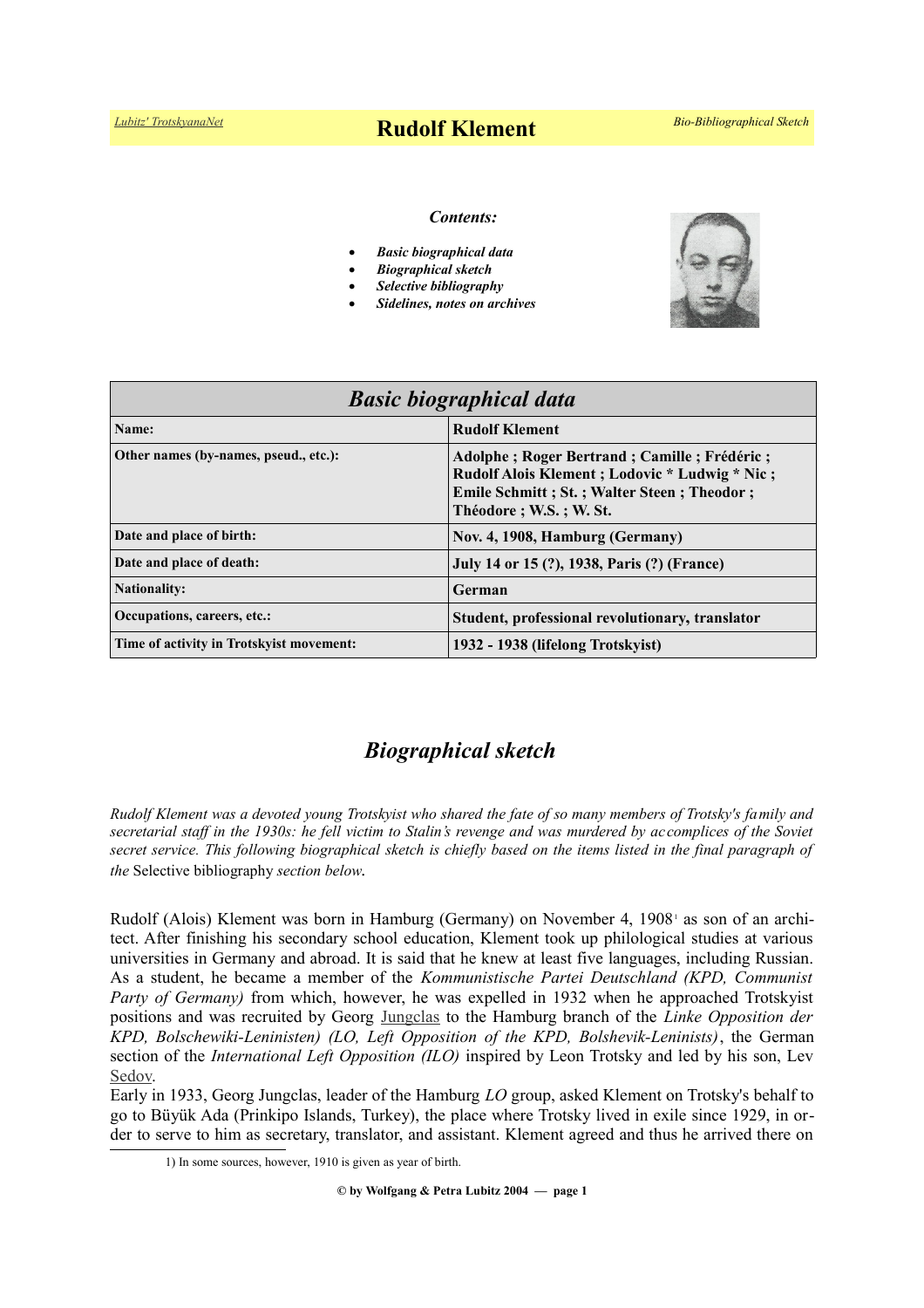April 27, 1933, replacing [secretaries](https://www.trotskyana.net/Leon_Trotsky/Pseudonyms/trotsky_pseudonyms.html#secretaries) Jan [Frankel](https://www.trotskyana.net/Trotskyists/Bio-Bibliographies/bio-bibl_frankel.pdf)<sup>[2](http://www.trotskyana.net/Trotskyists/Bio-Bibliographies/bio-bibl_frankel.pdf)</sup> and Otto [Schüssler](https://www.trotskyana.net/Trotskyists/Bio-Bibliographies/bio-bibl_schuessler.pdf)<sup>[3](http://www.trotskyana.net/Trotskyists/Bio-Bibliographies/bio-bibl_schuessler.pdf)</sup>. However, Klement's stay at Büyük Ada was quite short since already in July 1933 Trotsky and his wife were allowed to settle in France, admittedly under the stipulation not to visit Paris and not to intervene in French politics. Since the Stalinized French *CP* as well as rightists, royalists and other reactionary currents and last not least the considerable colony of Russian emigrants living in France, immediately started press campaigns against Trotsky, the latter preferred to live incognito and not to attract attention. Several times, the Trotsky family and the small staff of close collaborators had to move from one town to another. Klement at that time served not only as secretary and translator but also as Trotsky's courier and liaison man, commuting by motorbike between Paris and the place of exile. In April 1934, Klement, on re turning from Paris, was arrested by French policemen at Ponthierry because of lacking proper documentation for his motorbike – a banal incident which, however, should cause a lot of trouble for Trotsky since his incognito was exposed and he had to move to another place<sup>4</sup>[.](#page-1-2) Thus, in the end, the incident was used as a pretext for a campaign aiming at Trotsky's expulsion from France, which eventually was ordered in April 1935 but could only be executed in July when Trotsky, his wife and some collaborators left France for Norway.

Klement did not accompany Trotsky to Norway but stayed in Paris, except for some months in 1936/37 when he lived in Brussels, Belgium. After he had participated as a delegate in the so-called *Pre-conference of the Four<sup>[5](#page-1-3)</sup>*, Klement in the following years became – with Trotsky's stern approval and encouraged by Pierre [Naville,](https://en.wikipedia.org/wiki/Pierre_Naville) an influential leader of the French Trotskyists – a central figure in the international Trotskyist scene and one of Trotsky's most eminent collaborators and confidants in the *International Secretariat (IS, the leading body)* of the *International Communist League (ICL)<sup>[6](#page-1-4)</sup>*, which had succeeded the *International Left Opposition.* Nominated *administrative secretary* of the *IS* in Summer 1935, Klement soon became almost irreplaceable in that function which included a considerable amount of work as for instance making translations from various languages, keeping the extensive files of the organization, correspondence between the *IS* and the various national sections as well as with Leon Trotsky and last not least writing, editing and coordinating contributions to a great variety of internal bulletins in various languages. Besides this, Klement's work also included the trans-lating of some writings of Leon Trotsky<sup>[7](#page-1-5)</sup> and contributing articles to the international Trotskyist press<sup>[8](#page-1-6)</sup>. Being an absolutely loyal adherent, spokesman and defender of Trotsky, Klement tirelessly argued and polemicized against those within the movement who were inconsistent with some of the essential positions developed by Trotsky, e.g. against Henk [Sneevliet,](https://en.wikipedia.org/wiki/Henk_Sneevliet) Georges [Vereeken](https://en.wikipedia.org/wiki/Georges_Vereeken) and Raymond [Molinier.](https://fr.wikipedia.org/wiki/Raymond_Molinier) Suffering from the uncertain and risky status of a political refugee and in view of the violent hostility of the Stalinists towards the Trotskyists, Klement used several pseudonyms which he frequently changed (e.g. Adolphe, Camille, Frédéric, Steen) and lodged under fake names like for example Emile Schmitt (or, Schmidt) and Roger Bertrand.

Klement, in his capacity as administrative secretary, was not only a leading figure of the international Trotskyist structures but at the same time a member of the *Auslandskomitee (AK, Foreign Committee)*

<span id="page-1-0"></span><sup>2)</sup> A Czech serving as secretary to Trotsky from April 1930 to January 1933 (and again from June to October 1935, Norway, as well as from February to October 1937, Mexico).

<span id="page-1-1"></span><sup>3)</sup> A German serving as secretary to Trotsky from Spring 1932 to April 10, 1933 (and again from February 1939 to August 1940, Mexico). Other secretaries on service when Klement was with Trotsky were Jean [Van Heijenoort](https://www.trotskyana.net/Trotskyists/Bio-Bibliographies/bio-bibl_vanheijenoort.pdf) (a multi-lingual Frenchman who served almost seven years to Trotsky as secretary and devoted companion), Sara Weber, and Maria Pevsner. Jean Van Heijenoort some decades later published his reminiscences with title *With Trotsky in exile, from Prinkipo to Coyoacán* (Cambridge, Mass., and London, 1978) in which he mentioned Klement several dozen times.

<span id="page-1-2"></span><sup>4)</sup> For some details (based upon Van Heijenoort's account of the matter) see the paragraph *On the 1934 motorbike incident* within the *Sidelines* section below.

<sup>5)</sup> Three left socialist parties, the Dutch *OSP,* the Dutch *RSP* and the German *SAP* together with Trotsky's *ICL* signed the so-called *Declaration of the Four.* But the *Bloc of Four* which Trotsky hoped to transform into a nucleus of a new International soon broke up and only the *RSP* and its successor, the *RSAP*, joined the international Trotskyist movement, at least for a few years.

<span id="page-1-4"></span><span id="page-1-3"></span><sup>6)</sup> The *ICL* was renamed *Movement for the Fourth International* in 1936.

<span id="page-1-6"></span><span id="page-1-5"></span><sup>7)</sup> See the paragraph *Selective bibliography: Books/pamphlets translated by Klement*, below.

<sup>8)</sup> E.g. in *Unser Wort, The New International, Quatrième Internationale*. Klement's last major article, titled *Les tâches du prolétariat pendant la guerre,* appeared in the June 1938 issue of *Quatrième Internationale* and was highly appraised by Trotsky.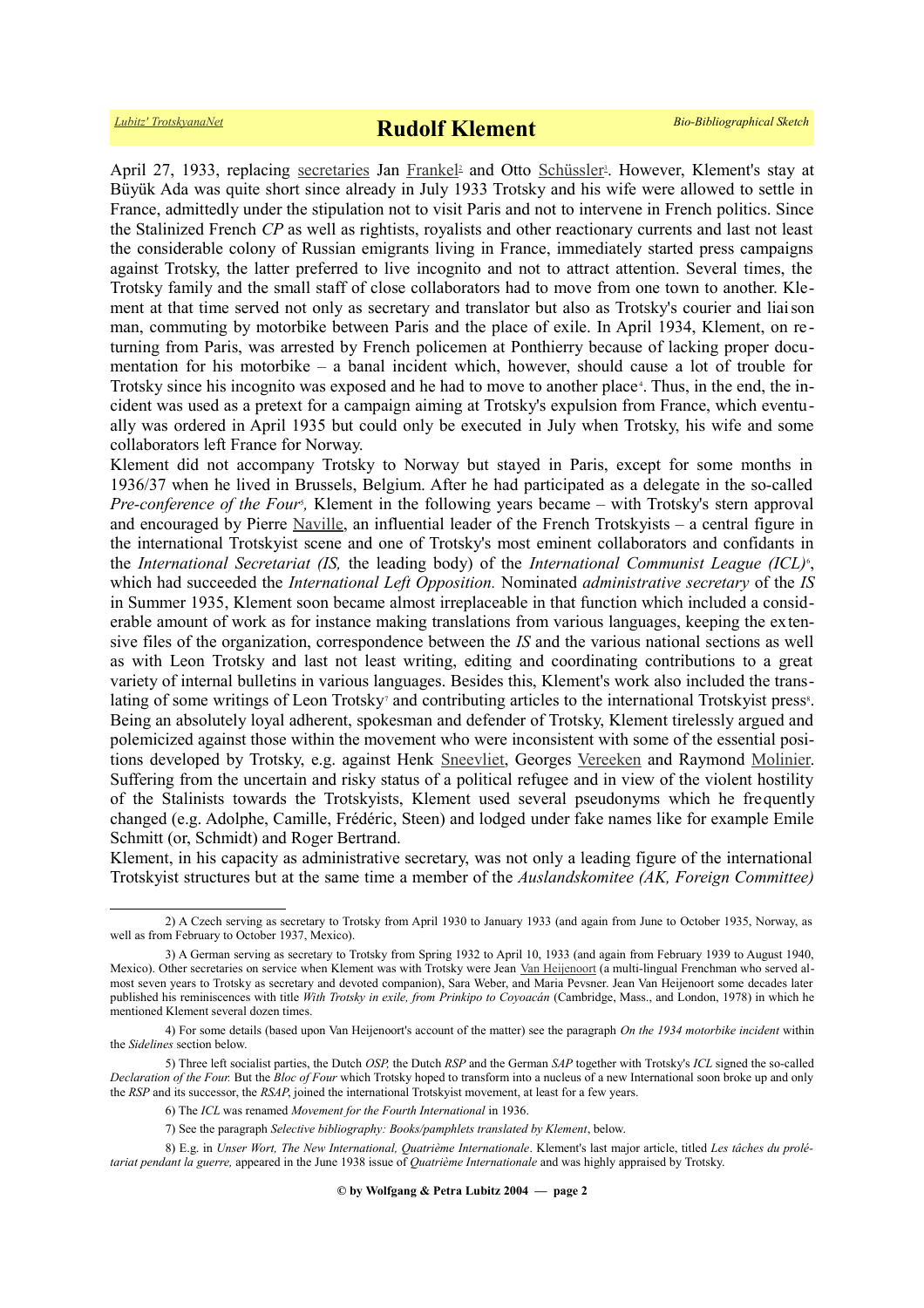of the *Internationale Kommunisten Deutschlands (IKD, International Communists of Germany*, the German section of the *ICL* and of the *Movement for the Fourth International*, respectively), created in 193[3](#page-2-0)<sup>9</sup> in order to secure the political leadership of the *IKD* and to maintain liaison with other members and tendencies of the emigration and last but not least with the local Trotskyist underground groups operating in Germany under the very difficult conditions of a fascist dictatorship. Otto [Schüssler](https://www.trotskyana.net/Trotskyists/Bio-Bibliographies/bio-bibl_schuessler.pdf) (pseud.: Oskar Fischer*)*, and his friend and close collaborator Josef Weber (perhaps better known by his pseudonym Johre) were the main leaders and inspirers of the *IKD.* But the *Johre-Fischer* leader $ship - as this leading due used to be called by insiders - was challenged again an again by various$ other German Trotskyist exile leaders who continued to form mini oppositions as for example did Walter [Nettelbeck](https://www.trotskyana.net/Trotskyists/Bio-Bibliographies/bio-bibl_nettelbeck.pdf) (pseud.: Jan Bur). The *IKD (AK)* was characterized by continuing self-laceration, vitriolic factional struggles and often small-minded personal animosities. In 1937, a struggle for influence flared up between the *Johre-Fischer* group and Rudolf Klement which eventually culminated in the launching of a rival paper<sup>[10](#page-2-1)</sup> issued by Klement, *Der Einzige Weg*.

While by 1938 in the Stalinist USSR almost all real and ostensible Trotskyists as well as most of Trotsky's relatives had been murdered, Stalin's secret service apparatus abroad had started to liquidate Trotskyists and other left-wing opponents, heretics and turncoats. Thus, particularly in Spain, during the civil war, a great number of leftists were murdered by Stalinist squads, including the leader of the *POUM*, Andreu Nin, and Erwin Wolf (pseud.: Braun), one of Trotsky's secretaries. In Paris and other West European places, too, accomplices of Stalin's secret service did their foul work. After the liquidation of the leading Trotskyists Erwin Wolf and Hans David Freund (pseud.: Moulin, Winter) in 1937 and after Trotsky's son, Lev Sedov, had died in February 1938 under quite mysterious circumstances in a Paris hospital (ran by white guardist Russian doctors and probably infiltrated by *NKVD* agents), Klement was the man almost alone responsible for the whole preparatory work with regard to an international conference which was scheduled to proclaim – after years of never ending internal debates and struggles – a new, the *Fourth International (FI)* as favoured by Trotsky since 1933. In midst the pre-parations for this conference<sup>[11](#page-2-2)</sup>, Klement's suitcase, containing a lot of relevant confidential documents, was stolen in the Paris Metro, and during the Spring and Summer of 1938 several suspicious figures, most likely Stalinist secret service men, turned up close to him, e.g. an ostensible immigrant from Lithuania, using the name Toman, and Jaime Ramón [Mercader](https://en.wikipedia.org/wiki/Ram%C3%B3n_Mercader) del Rio Hernández, using the alias name Jacques Mornard - the man who in August 1940 eventually should kill Trotsky in Mexico on Stalin's behalf. Close to Klement was also the notorious Mark [Zborowski,](https://en.wikipedia.org/wiki/Mark_Zborowski) known to contemporaneous Trotskyists by his pseudonym Étienne, a man who as a compliant tool of the *NKVD* has been most successfully infiltrating the Trotskyist movement for several years and who even had become a close confident and co-worker of Lev Sedov in Paris<sup>[12](#page-2-3)</sup>. However, it is likely that Klement did not realized the immediate danger threatening his life.

On July 12, 1938, Klement was seen for the last time by some of his French Trotskyist comrades. When a few days later he was missing, they went to his flat where they only found an uneaten meal –

<sup>9)</sup> At the beginning, the AK consisted of E.H. [Ackerknecht](https://www.trotskyana.net/Trotskyists/Bio-Bibliographies/bio-bibl_ackerknecht.pdf) (Bauer), Otto [Schüssler](https://www.trotskyana.net/Trotskyists/Bio-Bibliographies/bio-bibl_schuessler.pdf) (Fischer), E. Wolf (Braun), Josef Weber (Johre), W. Schmuschkowitz (Schmidt), Samuel Hundert (Lehmann), Paul Kirchhoff (Eiffel), and Artur Goldstein (Stahl); later, the *AK* was joined by Walter Nettelbeck (Bur) and Rudolf Klement.

<span id="page-2-3"></span><span id="page-2-2"></span><span id="page-2-1"></span><span id="page-2-0"></span><sup>10)</sup> The official mouthpiece of the *IKD* was *Unser Wort*.

<sup>11)</sup> The founding conference of the *Fourth International*, which eventually took place on September 3, 1939 in Périgny (near Paris), was overshadowed by the recent NKVD assassinations. The conference participants elected the victims Lev Sedov, Erwin Wolf and Rudolf Klement as honorary presidents of the gathering.

<sup>12)</sup> Zborowski's subversive activities as an infiltrator were fully exposed only in the 1950s after he was arrested and tried there as a Soviet spy. He confessed having been an agent provocateur in the Trotskyist movement as well as later a spy in the U.S., but denied having taken any active part in murder and liquidation. However, some historians, e.g. Isaac [Deutscher,](https://www.trotskyana.net/Trotskyists/Bio-Bibliographies/bio-bibl_deutscher_i.pdf) suggested the possibility that Zborowski and/or Mercader were associated with the murder of Klement and others. Although Leon Trotsky in 1938/39 repeatedly was warned about Zborowski by Trotskyist dissidents like Sneevliet and Vereeken as well as by Victor Serge and last not least by Alexander Orlov, a defector from the Soviet secret service, Trotsky's confidence in Zborowski tragically remained unshakeable. For more details on this subject see for example Alexander, Robert J.: International Trotskyism : a documentary analysis of the movement, Durham, NC [etc.], 1991, pp. 283-285 and Konetschny, Leonid Erwin: Soviet surveillance and infiltration of the Trotskyite movement : from Prinkipo to Coyoacán, Washington, DC, George Washington Univ., Thesis (M.A.), 1970, pp. 26-66, 124-127.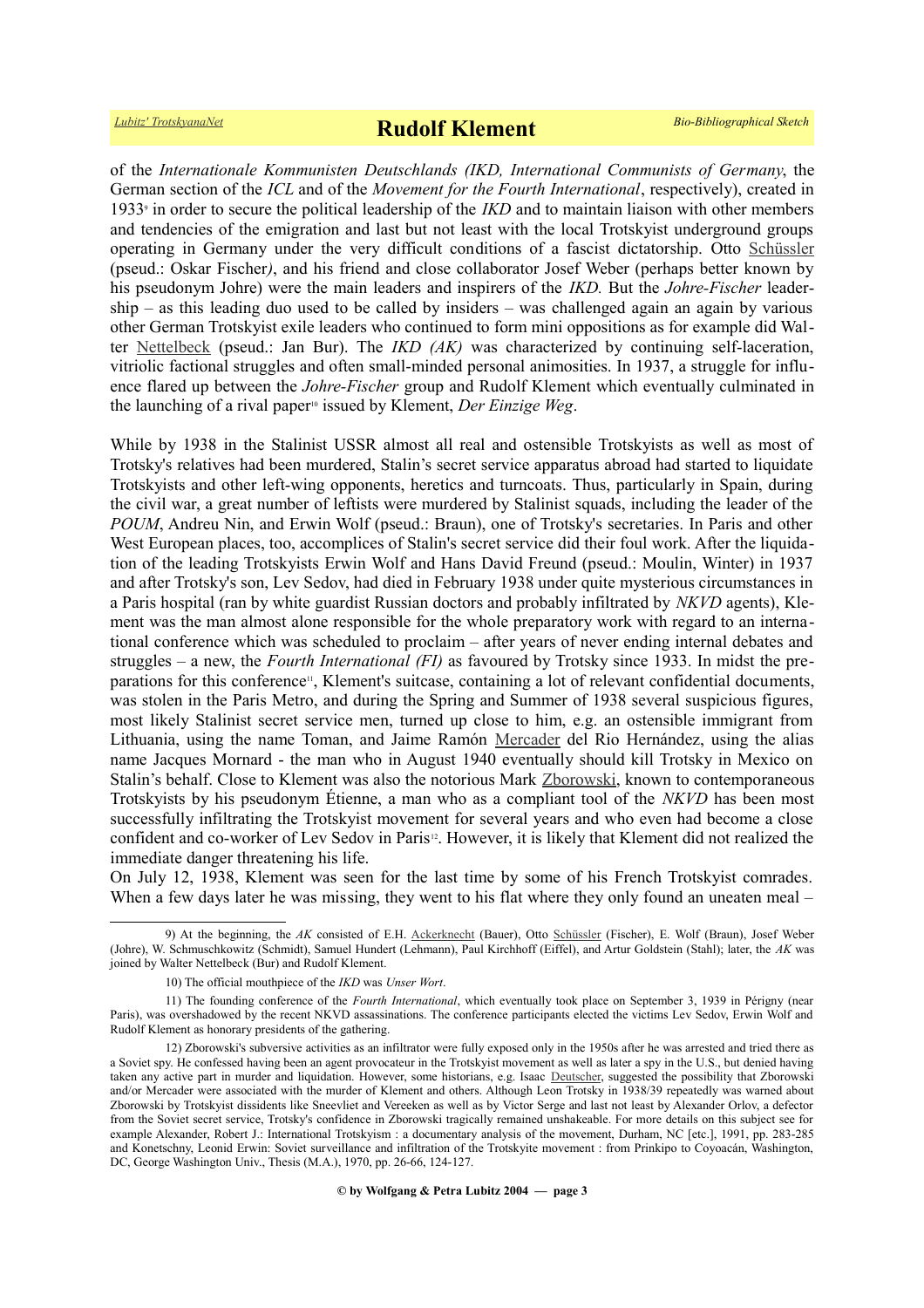Rudolf Klement had obviously vanished<sup>[13](#page-3-0)</sup>. On July 16, two French Trotskyist leaders, Pierre Naville and Jean Rous, the Dutch dissident Trotskyist Henk Sneevliet and the Belgian dissident Trotskyist Vereeken simultaneously received copies of a letter the original of which was sent via New York to Trotsky in Mexico, who, however, received it only on August 1. All copies had been posted in Perpignan (Southern France). At a first glance, it seemed that the letter which was dated July 14, handwrit-ten<sup>[14](#page-3-1)</sup> in German and addressed to "Herr Trotzki", was by Klement<sup>[15](#page-3-2)</sup>; it was signed "Frédéric", one of Klement's pseudonyms, but one which he had ceased to use some two years ago. The contents of this letter was a commonplace political pay-off with Trotsky, ostensibly written by a disillusioned follower who became sick and tired of 'Trotskyism' and displaying the entire arsenal of classical Stalinist anti-Trotskyist reproaches and accusations. The facts that a long defunct pseudonym was used and that the letter contained some strange errors in spelling which would have been occurred most unlikely in a let-ter actually written by Klement, as well as some other details<sup>[16](#page-3-3)</sup> aroused quite considerable suspicion – most likely the letter was a typical falsification fabricated by Soviet secret service men. The mysterious Lithuanian mentioned above significantly enough never again appeared after Klement's vanishing. Klement's family never got any sign of life.

It was only on August 25 that in the waters of river Seine near Meulan a sack was found containing a male trunk with arms; two days later<sup>[17](#page-3-4)</sup>, another sack was fished out river Seine near Garganville containing the legs which had been removed from the trunk with surgical skill. Pierre Naville and Jean Rous identified the corpse as the mortal remains of Rudolf Klement. The head removed from the trunk was never found. The whole story of Klement's vanishing, of the finding of the mortal remains and of the fake pay-off letter has been well documented and researched<sup>[18](#page-3-5)</sup>. Thus it can be taken for sure that Rudolf Klement was kidnapped and murdered by Stalinist agents<sup>[19](#page-3-6)</sup> (perhaps even by men whom he knew) who unfortunately never have been indicted and sentenced<sup>[20](#page-3-7)</sup>. Trotsky dealt with the Klement af-fair in various letters and articles, e.g.<sup>[21](#page-3-8)</sup>:

– The disappearance of Rudolf Klement. Dated July 18, 1938. [Originally publ. in *Socialist Appeal*, 1938 (July 30)] In: *Writings of Leon Trotsky, [1937-38]*, 2. ed., New York, NY, 1976, p. 385.

<span id="page-3-2"></span>15) The original is being preserved at *Houghton Library*, Cambridge, Mass., as document no. 2321 within the famous collection *Exile Papers of Lev Trotskii* (call phrase: bMS Russ 13.1). A facsimile is to be found in *Les crimes du Guépéou : documents sur les assassinats d'Ignace Reiss et de Rudolf Klement*, Paris, 1985, pp. 37-40.

16) See for instance Trotsky, Leon: On the fate of Rudolf Klement, in: *Trotsky, Leon: Writings of Leon Trotsky, [1937-38]*, 2. ed., New York, NY, 1976, pp.401-409 where Trotsky mentions some 18 points indicating that the letter was either a falsification or a forgery. See also Rosenthal's account (Rosenthal, Gérard: Avocat de Trotsky, Paris, 1975, pp. 277 sq.)

<span id="page-3-6"></span><span id="page-3-5"></span><span id="page-3-4"></span><span id="page-3-3"></span>17) According to Rosenthal (op. cit., p. 281) the legs were found only on Nov. 15, 1938.

18) See for example our bibliographical listing below. More relevant literature is to be found in chapter [6.1](https://www.trotskyana.net/LubitzBibliographies/Trotsky_Bibliography/Leon_Trotsky_Bibliography_06.html#c6.1) of the *[Lubitz' Leon](https://www.trotskyana.net/LubitzBibliographies/Trotsky_Bibliography/Leon_Trotsky_Bibliography.html) [Trotsky Bibliography \[ISSN 2190-0183\].](https://www.trotskyana.net/LubitzBibliographies/Trotsky_Bibliography/Leon_Trotsky_Bibliography.html)* Probably the best summary account of the Klement affair is that given by Gérard Rosenthal in his *Avocat de Trotsky*, Paris, 1975, pp. 175-281.

19) With regard to the motives, Trotsky biographer Isaac Deutscher wrote: "Why did the G.P.U. picked Klement? He had not been outstanding among the Trotskyists for any special ability; but he had been a modest and selfless worker who kept his eyes wide open to what was going on in the organization. It was, we think, he who had urged Trotsky and Natalya to ask Lyova [Sedov] to leave France. Had he re cently come into possession of some important G.P.U. secret? Had he been on the track of their *agent provocateur* [Mark Zborowski, alias Ētienne], perhaps about to unmask him? This, Trotsky guessed, would plausibly explain why the G.P.U. pounced and why they killed him in so vindictive and cruel a manner" (Deutscher, Isaac: The prophet outcast, Trotsky 1929-1940, London, 203, p. 330).

<span id="page-3-7"></span>20) The hypothesis of the late Georges Vereeken [see Vereeken, Georges: Rudolf Klement: an agent? Certainly a coward, in: *Vereeken, Georges: The GPU in the Trotskyist movement*, London, 1976, pp. 238-318] that Klement himself may have been a Stalinist infiltrator whom his secret service chiefs wanted to get rid of seems a rather absurd emanation of factionalism and probably even personal animosity; see for example Broué, Pierre: Klement Rudolf, Adolf, Alois dit Adolphe, Camille, Frédéric, W. Steen, in: *Dictionnaire biographique du mouvement ouvrier français / publié sous la dir. de Jean Maitron*, partie 4, 1914-1939, t. 32, Paris, 1988, pp. 382. In the postface to the German edition of his Trotsky biography, French historian Pierre [Broué](https://www.trotskyana.net/Trotskyists/Pierre_Broue/pierre_broue.html) wrote that "we know from Sudoplatov that the NKVD accomplices Krotkov and Taubman have murdered and dismembered Klement..." (Broué, Pierre: Trotzki, eine politische Biographie, Bd. 2, Köln, [2003], p. 1138. [Transl. by W.L.]

<span id="page-3-8"></span>21) Note: only English-language versions have been considered here. For French translations see *Trotsky, Léon: Œuvres / publ. sous la dir. de Pierre Broué, tome 18*, [Grenoble], 1984, pp. 144-145, 149, 215-216, 218-230, 306-307. Two hitherto unpublished letters of Trotsky addressed to an aunt of Klement were published in French in *Cahiers Léon Trotsky*, 1979 (1), pp. 76-77.

#### **© by Wolfgang & Petra Lubitz 2004 — page 4**

<span id="page-3-0"></span><sup>13)</sup> Under the title *Un nouveau coup du Guépéou en plein Paris : Rudolf Klement (alias Camille) un des sécrétaires administratives de la 4° Internationale a disparu!* a press release was published by the *POI*, the French section of the *Movement for the Fourth International* on July 16, 1938.

<span id="page-3-1"></span><sup>14)</sup> The carbon copies were typed and signed by "Rudolf Klement", the original letter which Trotsky received was handwritten and signed "Frédéric".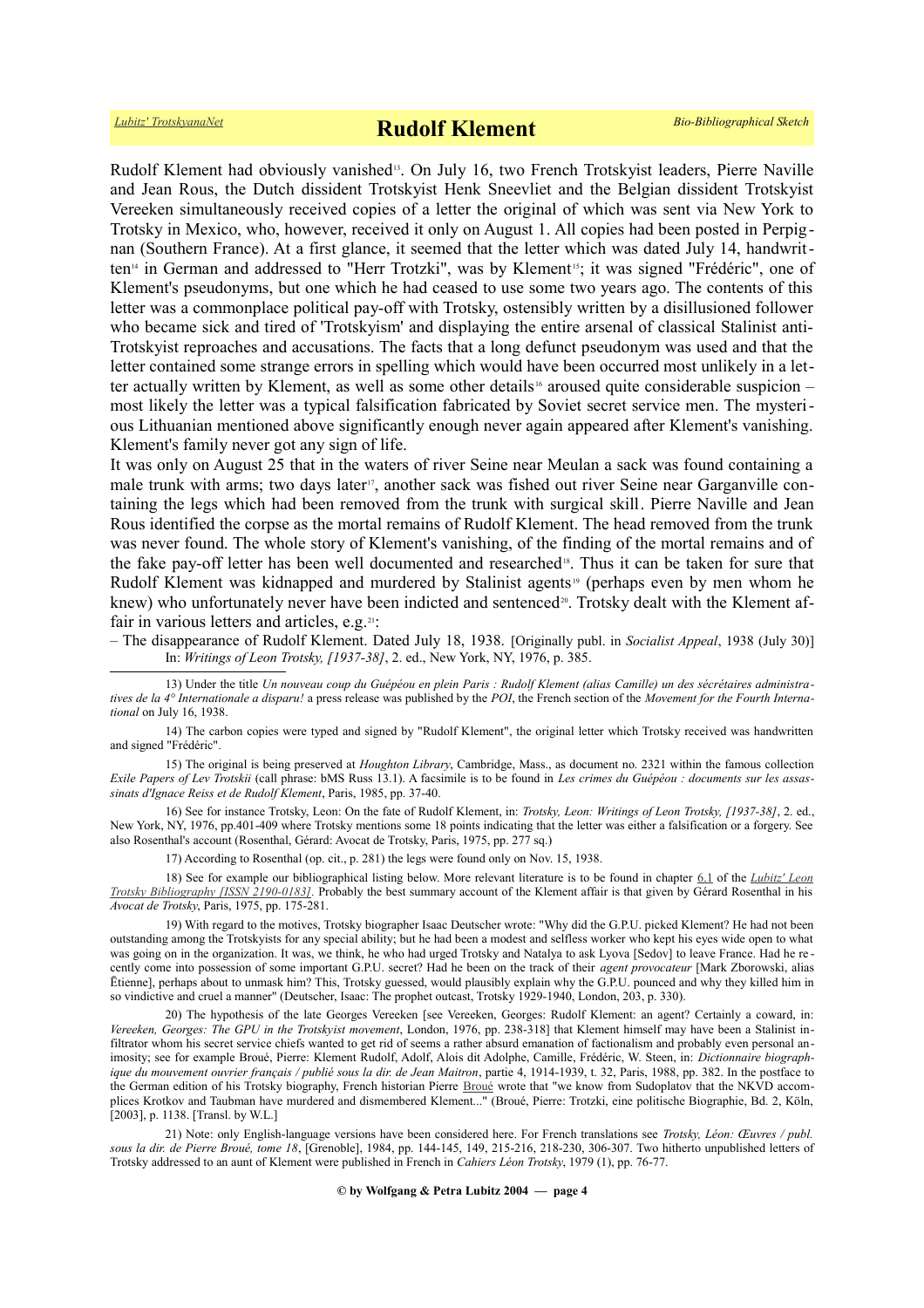*[Lubitz' TrotskyanaNet](https://www.trotskyana.net/)* **Rudolf Klement** *Bio-Bibliographical Sketch*

- A 'letter' from Rudolf Klement. Dated Aug. 1, 1938. [Originally publ. in *Socialist Appeal*, 1938 (Aug. 13] In: *Writings of Leon Trotsky, [1937-38]*, 2. ed., New York, NY, 1976, pp. 399-400.
- On the fate of Rudolf Klement. Dated Aug. 3, 1938. [Originally publ. in *Socialist Appeal*, 1938 (Aug. 20 with title: *Trotsky brands 'Klement letter' as GPU forgery*] In: *Writings of Leon Trotsky, [1937-38]*, 2. ed., New York, NY, 1976, p. 401-409.

Also publ. in Russian with title *Po povodu sud'by Rudol'fa Klementa*, in: *Biulleten' Oppozitsii (Bol'sheviki-Lenintsev)*, 10.1938 (68/69), pp. 25-28.

- The assassination of Rudolf Klement. Dated Sept. 20, 1938. [Originally publ. in *Lutte ouvrière,* 1938 (Sept. 30)] In: *Writings of Leon Trotsky, [1938-39]*, 2. ed., New York, NY, 1974, pp. 24-25.
- On the murder of Rudolf Klement. Dated Dec. 1, 1938. [Originally publ. in *Biulleten' Oppozitsii (Bol'sheviki-Lenintsev),* 11.1939 (73)] In: *Writings of Leon Trotsky, [1938-39]*, 2. ed., New York, NY, 1974, pp. 137.

# *Selective bibliography* [22](#page-4-0)

## *Selective bibliography: Books/pamphlets translated by Klement*

- Sedov, Lev L'vovich: Rotbuch über den Moskauer Prozeß / Dokumente, gesammelt und red. von L. Sedow. Übers. aus dem Russ., verb. an Hand der franz. Ausg., vom Autor erg. - Antwerpen : de Lee, [1937]. - 119 pp. [& later ed., publ. by Spartakus, Hamburg and by ISP-Verl., Frankfurt a.M.]
- Trotsky, Leon: Ihre Moral und unsere / Leo D. Trotzki. [Hrsg. u. Nachw.: Bernward Vesper. Übers. von Rudolf Klement]. - Berlin, 1967. - 81 pp. - (Voltaire-Flugschriften; 8)
- Trotsky, Leon: Verratene Revolution : was ist die U.S.S.R. und wohin treibt sie? / Leo Trotzki. Übers. aus dem russ. Ms. von Walter Steen [i.e. Rudolf Klement]. - Antwerpen : de Lee [etc.], 1937. - 305 pp.[& later ed., publ. by various publishing houses]
- Trotsky, Leon: Die 4. Internationale und die USSR : die Klassennatur des Sowjetstaates / Leo Trotzki. Übers.: Walter Steen [i.e. Rudolf Klement]. - Prag : Kopp, 1933. - 23 pp. [& later ed.]

## *Selective bibliography: Books, collections, journals, bulletins to which Klement contributed*

Bulletin de la Ligue des Communistes-Internationalistes (Bolcheviks-Léninistes) (Amsterdam) <TSB 0178> Bulletin intérieur / Parti Socialiste Révolutionnaire (Bruxelles ?) <TSB 1174>

Bulletin intérieur de la LCI (Amsterdam) <TSB 0225>

Bulletin intérieur du Groupe Bolchevik-Léniniste de la SFIO (anciennement Ligue Communiste) (Paris) <TSB 0231>

Bulletin intérieur international / Secrétariat International pour la IVe Internationale (Anvers) <TSB 1069> Der Einzige Weg : Zeitschrift für die Vierte Internationale (Antwerpen) <TSB 0457>

Information Bulletin / International Bureau for the Fourth International (New York, NY) <TSB 1070> Inneres Bulletin der Internationalen Kommunistischen Liga (Bolschewiki-Leninisten) (Paris) <TSB 0645> Internal Bulletin / Socialist Workers Party (New York, NY) <TSB 1548>

International Internal Bulletin / International Secretariat for the Fourth International (S.l.) <TSB 1071>

International News / Left Wing Group, Workers Party USA (New York, NY) <TSB 0704>

Internes internationales Bulletin / Internationales Sekretariat für die Vierte Internationale (S.l.) <TSB 0770> The New International (New York, NY, 1934-36 and 1938-58) <TSB 1089>

Quatrième Internationale (Paris) <TSB 1281>

Revolutionary History (London) [ISSN 0953-2382] <TSB 1375>

Service d'information et de presse pour la Quatrième Internationale (Paris) <Paris ; Anvers) <TSB 1469>

Trotskyist International (London) [ISSN 0953-7554] <TSB 1737>

Unser Wort (Prag, later: Paris; later: Antwerpen; later: New York, NY) <TSB 1761>

<span id="page-4-0"></span><sup>22)</sup> TSB item numbers (e.g. <TSB 0716>) refer to Lubitz' *Trotskyist Serials Bibliography*, München [etc.] : Saur, 1993, which is out of print but [available as PDF file](https://www.trotskyana.net/LubitzBibliographies/Serials_Bibliography/serials_bibliography.htm#PDF) within the framework of the *Lubitz' TrotskyanaNet* website. In TSB you can find detailed descriptions concerning the respective Trotskyist journals, newsletters, bulletins and the like.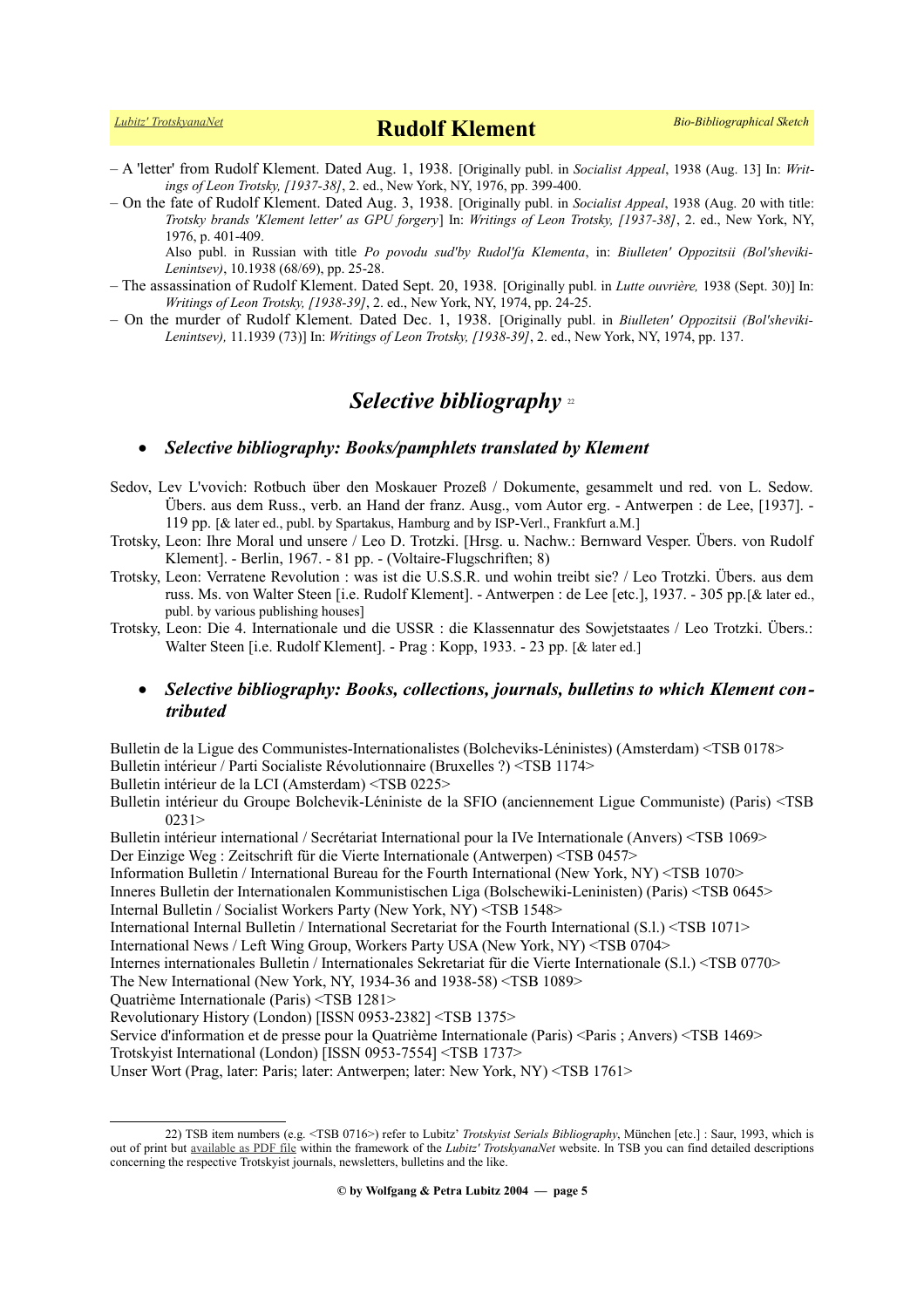# *[Lubitz' TrotskyanaNet](https://www.trotskyana.net/)* **Rudolf Klement** *Bio-Bibliographical Sketch*

## *Selective bibliography: Books and articles about Klement*

- [Anon.]: Comrade Klement kidnapped, in: *Workers' International News* <TSB 1840>, 1.1938 (8), pp. 1-2.
- [Anon.]: Das neue G.P.U.-Verbrechen in Paris : die Entführung des Genossen Rudolf Klement, in: *Unser Wort* <TSB 1761>, 6.1938 (4/5=88/89), pp. 2-3.
- [Anon.]: L'enlèvement de Rudolf Klement / par un témoign, in: *La Révolution prolétarienne*, 1938 (278).
- [Anon.]: On the anniversary of Rudolf Klement's assassination, in: *Fourth International* <TSB 0532>, 5.1944  $(7=46)$ , pp. 202-203.
- [Anon.]: [Rudolf Klement](https://de.wikipedia.org/wiki/Rudolf_Klement). [Biographical sketch, Wikipedia article]
- Broué, Pierre: Quelques proches collaborateurs de Trotsky, in: *Cahiers Léon Trotsky* <TSB 0277>, 1979 (1), pp. 61-85 [about Klement: pp. 73-75] [Biographical sketch]
- Broué, Pierre: [Rudolf Klement](http://www.marxistarkiv.de/klassiker/broue/klement.pdf) [Electronic resource] / övers.: Martin Fahlgren. 34 KB (3 pp.)
- Broué, Pierre: Rudolf Klement, in: *Revolutionary History* <TSB 1375>, 1.1988 (1), pp. 16-17. [Biographical sketch, originally publ. in: *Cahiers Léon Trotsky*, 1979 (1)]
- Broué, Pierre: Klement Rudolf, Adolf, Alois dit Adolphe, Camille, Frédéric, W. Steen, in: *Dictionnaire biographique du mouvement ouvrier français / publié sous la dir. de Jean Maitron*, partie 4, 1914-1939, t. 32, Paris, 1988, pp. 381-382. [Biographical sketch]
- Broué, Pierre: [Klement Rudolf, Adolf, Alois dit Adolphe, Camille, Frédéric, W. Steen](https://maitron.fr/spip.php?article97396) [Electronic resource] [Biographical sketch, updated 2015]
- Dannat, Anton: Klement, Rudolf (1908-1938), in: *Dannat, Anton: Auf dem Floß der Medusa? Die französischen Trotzkisten 1924-1939*, Wien, 1997 (=Marxismus <Wien> ; 11), pp. 320-321 [Biographical sketch]
- Documents sur l'assassinat de Rudolf Klement, in: *Les crimes du Guépéou : documents sur les assassinats d'Ignace Reiss et de Rudolf Klement*, Paris, 1985, pp. 34-58. (Les cahiers du C.E.R.M.T.R.I. ; 37) [Containing a facsimile of the fake Klement letter of July 14, 1938 and various reprints from the contemporaneous press, etc.]
- Joubert, Jean-Paul: Quand l'Humanité couvrait les traces des tueurs, in: *Cahiers Léon Trotsky* <TSB 0277>, 1979 (3), pp. 203-226. [Particularly pp. 218-226: *L'affaire Klement*]
- Naville, Pierre: Sur l'assassinat de Rudolf Klement (1938) : avec deux lettres inédites de Trotsky, in: *Cahiers Léon Trotsky* <TSB 0277>, 1979 (2), pp. 73-77.
- Rosenthal, Gérard: Rudolf Klement, in: *Rosenthal, Gérard: Avocat de Trotsky*, Paris, 1975, pp. 275-281.
- Simkin, John: [Rudolf Klement.](http://spartacus-educational.com/Rudolf_Klement.htm) [Biograhical sketch, electronic resource]
- Trotsky, Leon: Po povodu sud'by Rudol'fa Klementa / L. Trotskii, in: *Biulleten' Oppozitsii (Bol'sheviki-Lenintsev)* <TSB 0102>, 10.1938 (68/69), pp. 25-28.
- Trotsky, Leon: [Various letters, statements, etc. relating to the case of Rudolf Klement], in: *Trotsky, Leon: Writings, 1937-38*, 2. ed., New York, NY, 1976, pp. 385, 399-409 and in: *ibid., 1938-39*, 2. ed. 1974, New York, NY, 1974, pp. 24-25, 137. [See also our listing at the end of the bibliographical sketch above]
- Trotsky, Leon: [Various letters, statements, etc. relating to the case of Rudolf Klement], in: *Trotsky, Léon: Œuvres / publ. sous la dir. de Pierre Broué, tome 18*, [Grenoble], 1984, pp. 144-145, 149, 215-216, 218- 230, 306-307. [Including rich annotations on the Klement affair by Pierre Broué]
- Vereeken, Georges: Rudolf Klement: an agent? Certainly a coward, in: *Vereeken, Georges: The GPU in the Trotskyist movement*, London, 1976, pp. 238-318.
- Vereeken, Georges: Rudolf Klement: agent? Certainement un lâche, in: *Vereeken, Georges: La guépéou dans le mouvement trotskiste*, Paris, 1975, pp. 244-321.

*Note:* More information about Rudolf Klement is likely to be found in some of the books, pamphlets, university works, and articles listed in the relevant chapter(s) of the *[Lubitz' Leon Trotsky Bibliography \[ISSN 2190-0183\],](https://www.trotskyana.net/LubitzBibliographies/Trotsky_Bibliography/Leon_Trotsky_Bibliography.html)* e.g. in chapters [6.1,](https://www.trotskyana.net/LubitzBibliographies/Trotsky_Bibliography/Leon_Trotsky_Bibliography_06.html#c6.1) [7.2.03,](https://www.trotskyana.net/LubitzBibliographies/Trotsky_Bibliography/Leon_Trotsky_Bibliography_07.html#c7.2.03) and [7.5.08.](https://www.trotskyana.net/LubitzBibliographies/Trotsky_Bibliography/Leon_Trotsky_Bibliography_07.html#c7.5.08)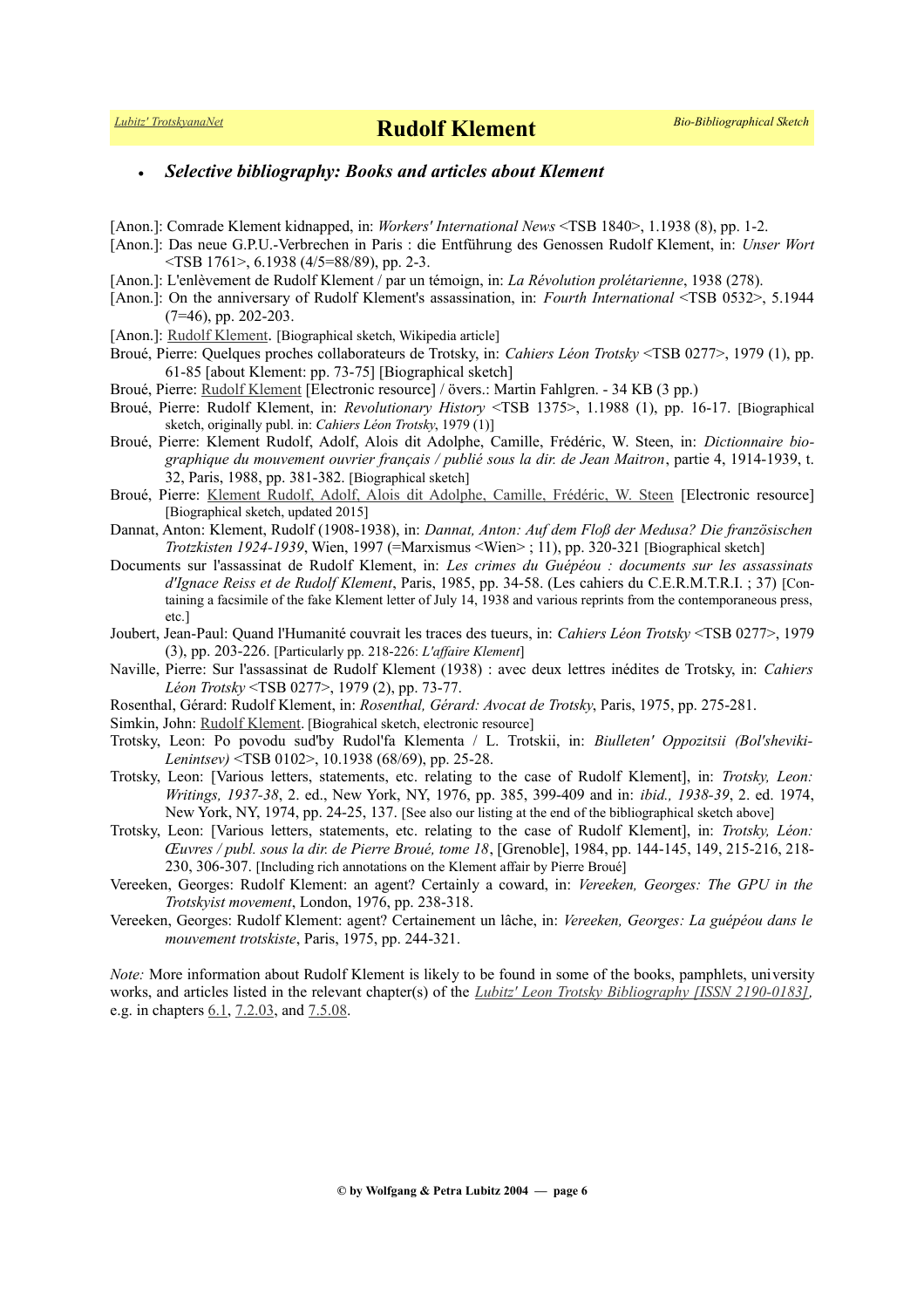# *Sidelines, notes on archives*

#### *—* **Notes on archives**

While – according to Pierre Broué<sup>[23](#page-6-0)</sup> – the dossier about Klement's assassination was taken away from the Paris police department's archives by the German occupation forces during WW II and never reappeared, Klement's activities as Trotsky's secretary and as administrative secretary of the *Movement for the Fourth International* are well documented in those archives which preserve the papers of Leon Trotsky, his son, Lev Sedov, and of the international bodies of the contemporaneous Trotskyist movement:

a very considerable number of Klement's letters (letters exchanged between him and Trotsky as well as between him and third parties), memoranda, reports etc. can be traced within one of the most eminent Trotsky archival collections, the *[Leon Trotsky exile papers](https://hollisarchives.lib.harvard.edu/repositories/24/resources/6706)* (MS Russ 13.1), forming part of the famous *[Trotsky Archives](https://www.trotskyana.net/Research_facilities/PublicArchives_America/publicarchives_america.html#houghton)* at *[Houghton Library](https://www.trotskyana.net/Research_facilities/PublicArchives_America/publicarchives_america.html#houghton)*, Cambridge, Mass. The material relevant to Rudolf Klement has been partly listed in the register of the *Exile Papers* as so-called *secretarial correspondence*[24](#page-6-1); the documents relevant to Klement are numbered 1149, 2107, 2217-2322, 6675- 6687, 7793, 8643-8674, 9025, 9892, 11485-11487, 11797-11802, 12385, 12709-12712, 12716, 13177- 13179, 14271, 14479, 14688, 14688, 14852-14866, 14959, 15114, 15172, 15283, 15636, 16965- 16968. The famous fake letter (ostensibly written by Klement, signed 'Frédéric' and addressed to "Herr Trotzki" [mentioned above in our biographical sketch]) dated July 14, 1938, together with Trotsky's annotations/under-linings and with the original envelope is preserved as document no. 2321.

Several dozen letters exchanged between Lev Sedov and Rudolf Klement, dating chiefly from 1936 to 1938, and a portion of other archival items are to be found within another well-known Trotsky archive, the *[Trotskii-Sedov Papers](http://www.oac.cdlib.org/findaid/ark:/13030/tf7290056t/) [\(series 231 of the Boris I. Nicolaevsky Collection](http://www.oac.cdlib.org/findaid/ark:/13030/tf7290056t/)*) which are housed in the *[Hoover Institution Archives](https://www.trotskyana.net/Research_facilities/PublicArchives_America/publicarchives_america.html#hoover)* (Stanford, Cal.)

### *—* **Note on Klement's personality and appearance**

Unfortunately, relatively little first-hand account is known about Klement's personality, his character, and his appearance. However, Gérard Rosenthal and Georges Vereeken who had got acquainted with him in the 1930s and several decades later have extensively written about his case, gave quite different impressions<sup>[25](#page-6-2)</sup>.

### *—* **On the 1934 motorbike incident**[26](#page-6-3)

What follows is the essence of Jean Van Heijenoort's account of Klement's unfortunate motorbike incident of April 12, 1934, which caused some major trouble with regard to Trotsky's sojourn in French exile:

"Although the Sûreté Générale had not informed the local authorities of Trotsky's presence in Barbizon, the household in the *Ker Monique* villa was so different from an ordinary French family that by January 1934 it had attracted the attention of the French gendarmes, alerted by gossip [...] On April 12, 1934, at eleven in the evening, Rudolf Klement was returning to Barbizon on a motorbike, having spent the day in Paris [...] Two gendarmes stopped him on the pretext that the headlight was out of order. They asked him for the registration card of the motorbike. This card was not in his name but, I think, in mine. They charged him with using a stolen motorbike. Klement was carrying letters from all

<span id="page-6-0"></span><sup>23)</sup> Broué, Pierre: Klement Rudolf, Adolf, Alois dit Adolphe, Camille, Frédéric, W. Steen, in: *Dictionnaire biographique du mouvement ouvrier français / publié sous la dir. de Jean Maitron*, partie 4, 1914-1939, t. 32, Paris, 1988, p. 382

<span id="page-6-1"></span><sup>24)&</sup>quot;The secretarial correspondence is essentially an extension of Lev Trotskii's correspondence. Several of the letters, however, provide information on Trotskii's day to day life, particularly in Coyoacán, available nowhere else in the collection." [cited from: *The exile papers of Lev Trotskii, vol. 2*, Cambridge, Mass., The Houghton Library, 1975, p. 398.]

<sup>25)</sup> For details see their works already mentioned above: Rosenthal, Gérard: Avocat de Trotsky, Paris, 1975, pp. 275 sq. and Vereeken, Georges: The GPU in the Trotskyist movement, London, 1976, pp.238-318, particularly pp. 238-239.

<span id="page-6-3"></span><span id="page-6-2"></span><sup>26)</sup> Already mentioned within the context of our biographical sketch above.